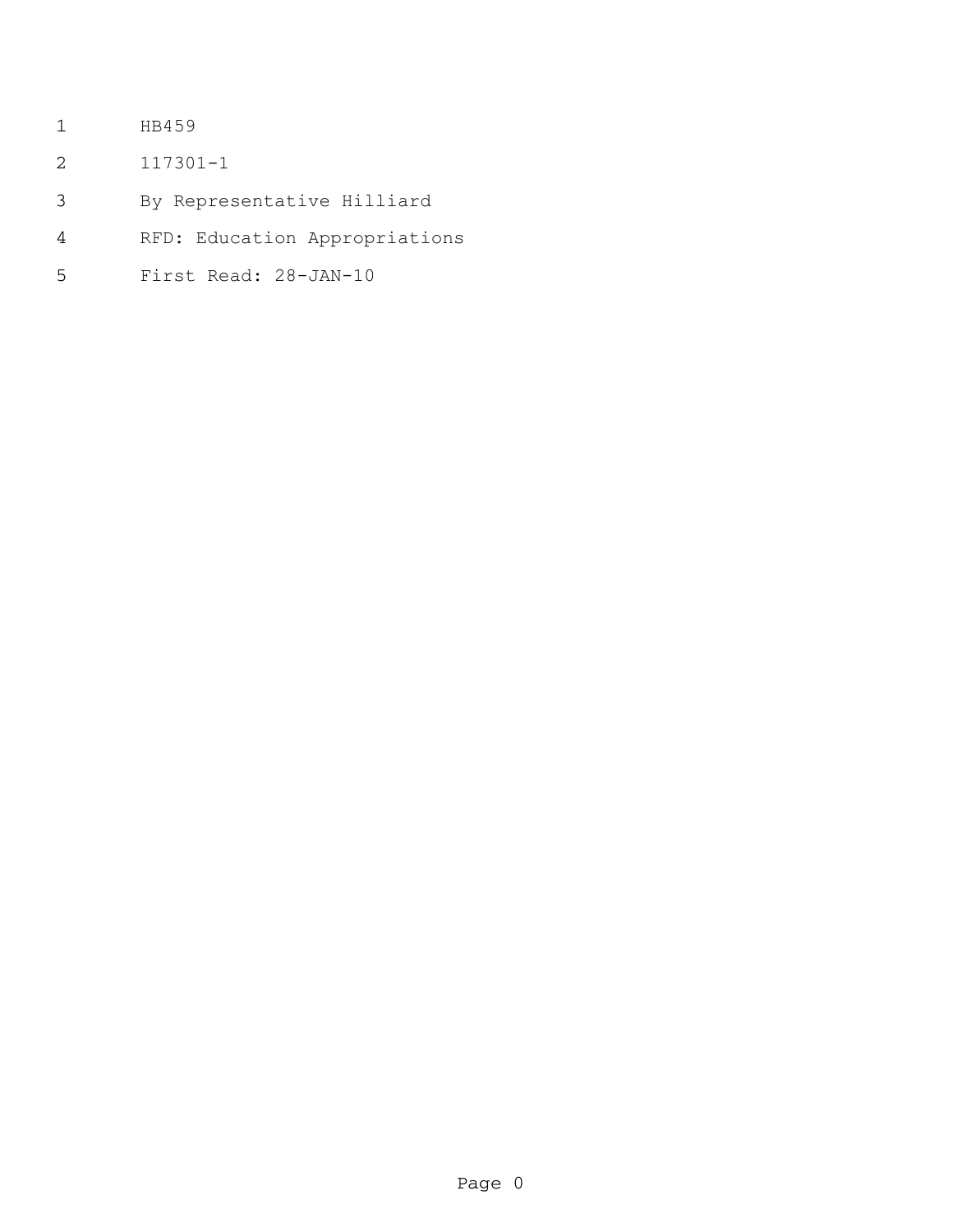117301-1:n:01/27/2010:KMS/th LRS2010-703 SYNOPSIS: Existing law does not require public school buildings to have a specific tornado safe space. This bill would require any new construction of a public K-12 school to include a Federal Emergency Management Agency approved safe room or hallway. Amendment 621 of the Constitution of Alabama of 1901, now appearing as Section 111.05 of the Official Recompilation of the Constitution of Alabama of 1901, as amended, prohibits a general law whose purpose or effect would be to require a new or increased expenditure of local funds from becoming effective with regard to a local governmental entity without enactment by a 2/3 vote unless: it comes within one of a number of **Specified exceptions;** it is approved by the affected entity; or the Legislature appropriates funds, or provides a local source of revenue, to 26 the entity for the purpose.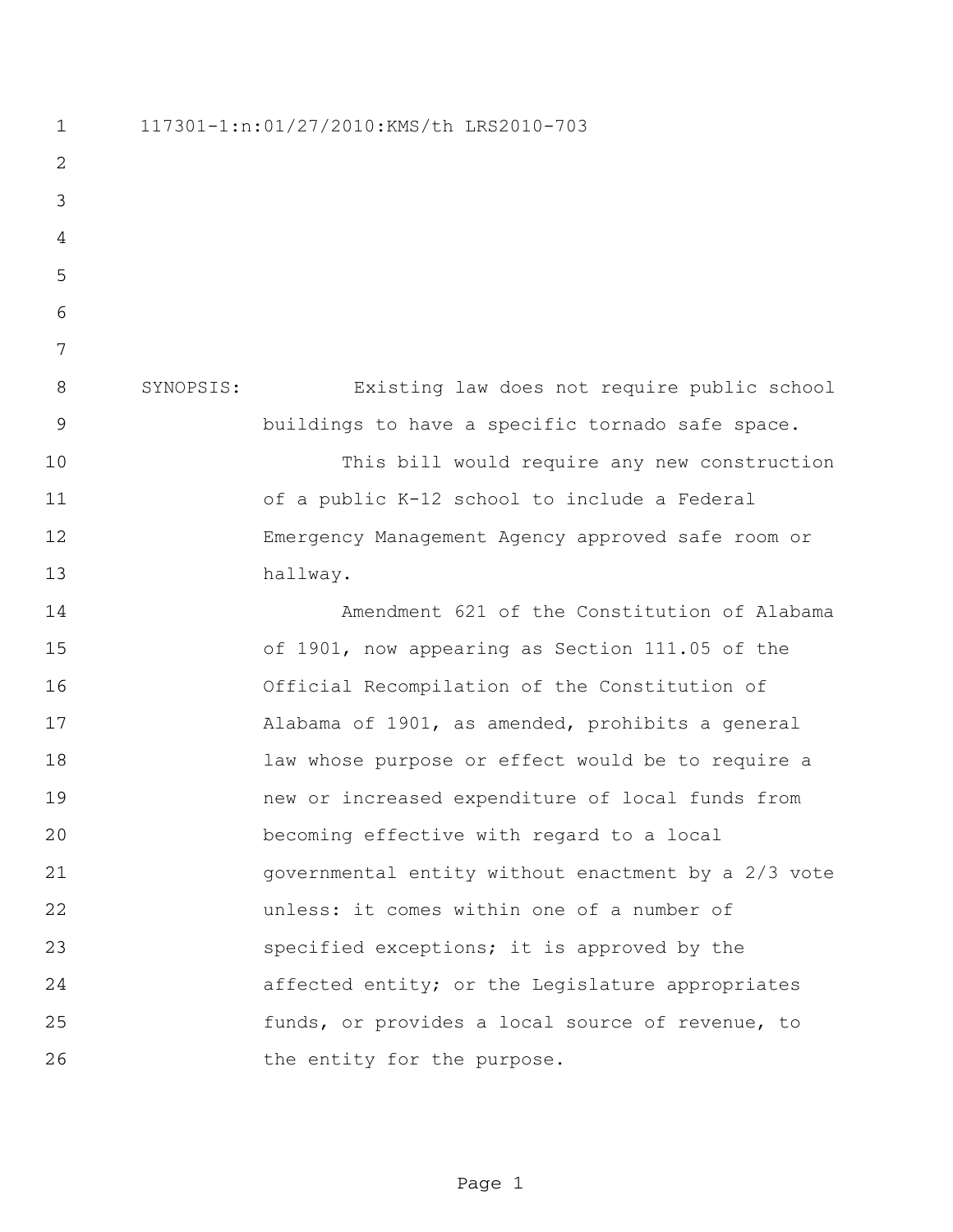The purpose or effect of this bill would be to require a new or increased expenditure of local funds within the meaning of the amendment. However, the bill does not require approval of a local governmental entity or enactment by a 2/3 vote to become effective because it comes within one of the specified exceptions contained in the amendment. A BILL 10 TO BE ENTITLED 11 AN ACT 13 Relating to public K-12 education; to require any new school construction to include a Federal Emergency Management Agency approved safe room or hallway; and in connection therewith would have as its purpose or effect the requirement of a new or increased expenditure of local funds within the meaning of Amendment 621 of the Constitution of Alabama of 1901, now appearing as Section 111.05 of the Official Recompilation of the Constitution of Alabama of 1901, as amended. BE IT ENACTED BY THE LEGISLATURE OF ALABAMA: Section 1. (a) Commencing on the effective date of 24 this act, any new contract awarded for the construction of a new public school shall include a Federal Emergency Management Agency (FEMA) approved safe room or hallway. The safe room or hallway shall be designed and built to withstand winds of up